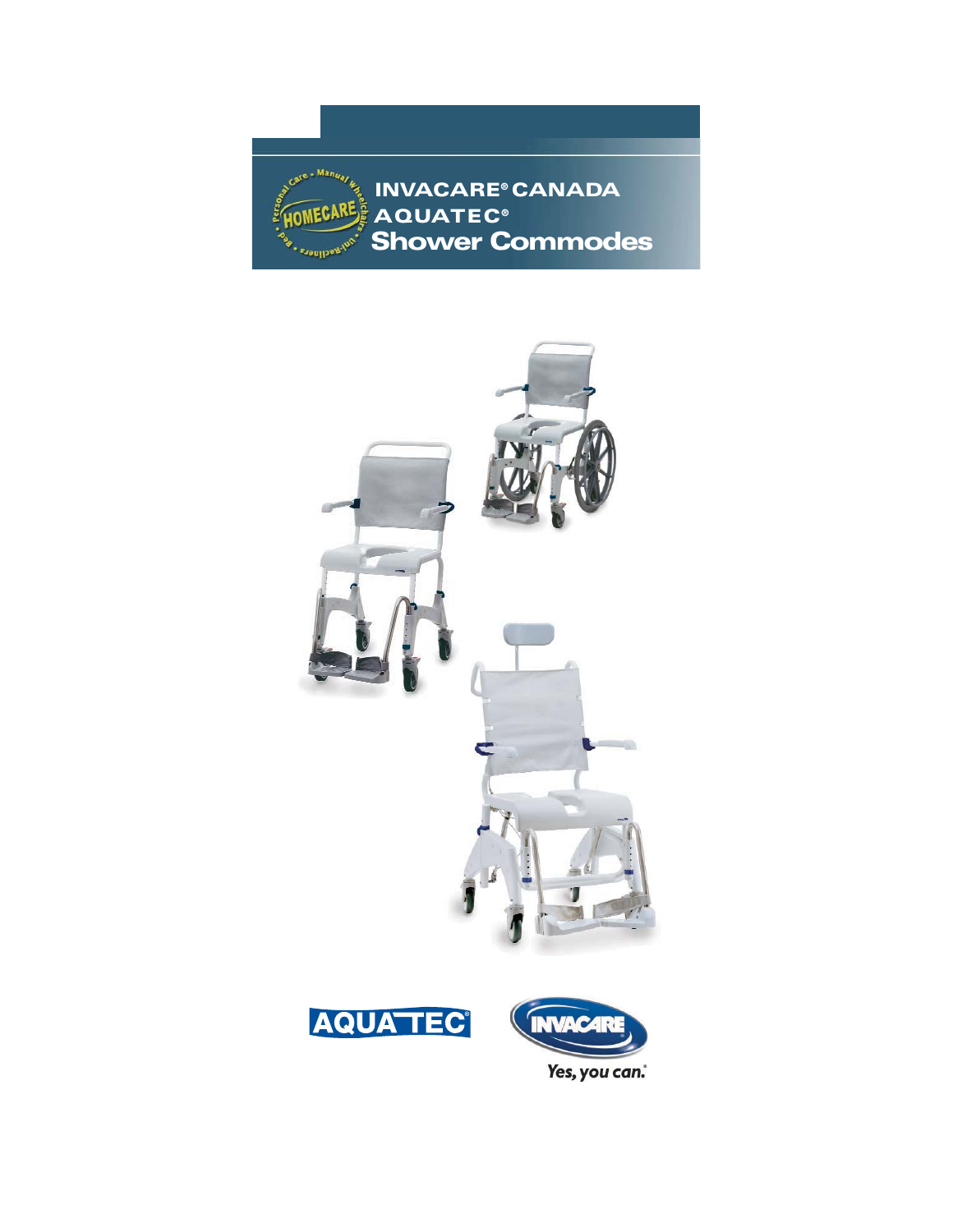

A quatec Shower Commodes offer superior<br>
functionality, maximum adjustability and an enhanced quality of life. Aquatec commodes feature an innovative, practical design that is ideal for selfpropelling clients as well as homecare and nursing facility applications.

### **For safe and proper use:**

- Ensure that the brakes are locked in parked position when in use
- Follow Aquatec's care instructions to keep your commode clean
- Can be used as aids for all bathroom needs
- For indoor use only



**Aquatec, your first choice for safety and reliability!**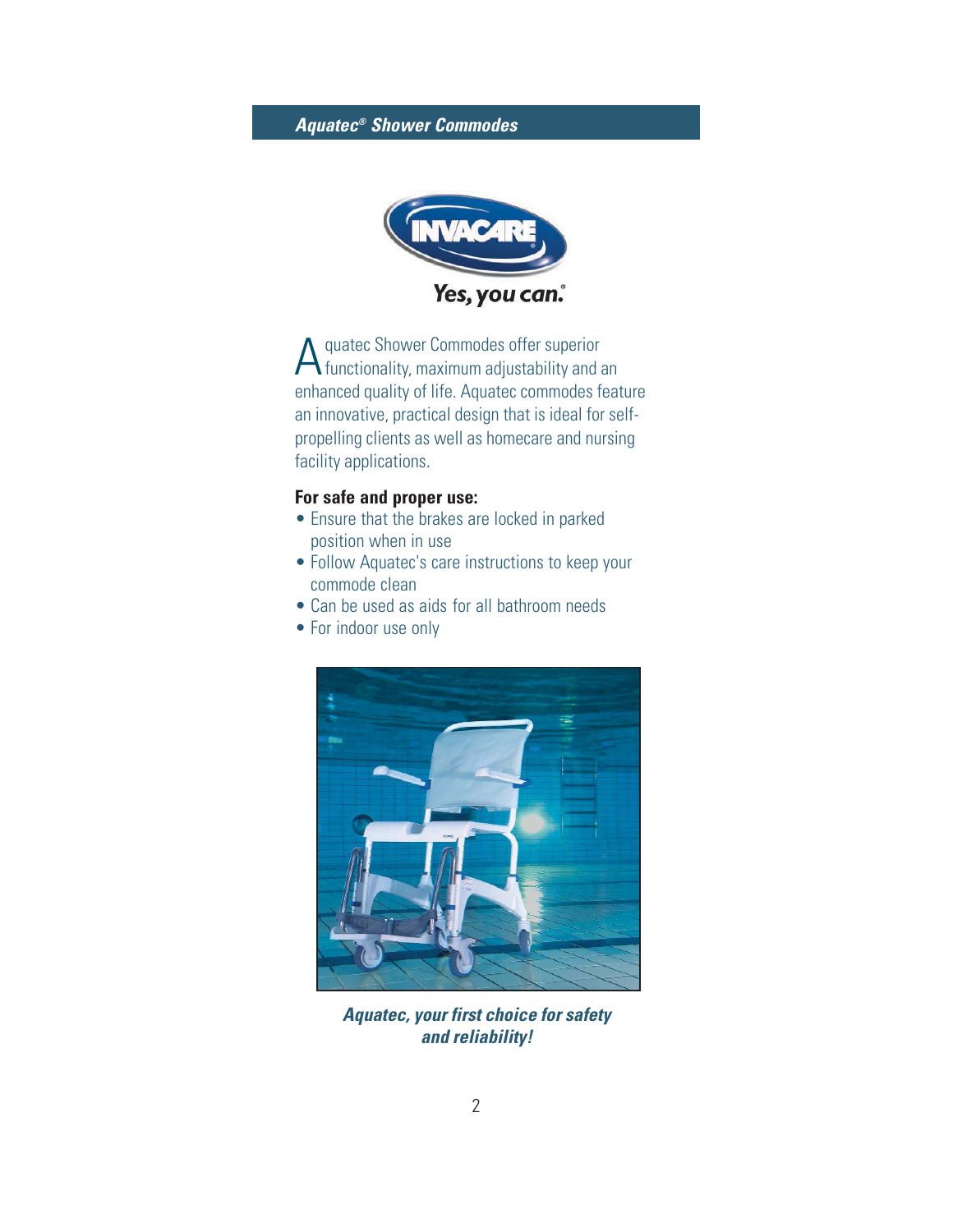

## **Ocean Standard/Ocean SP**

Model no. 7.10.900K Standard Model no. 7.12.900K SP (Self Propelled)

The multi-functional Ocean Standard and Ocean SP commodes are perfect for institutional or home use. With maximum adjustability, both can be used as a commode chair, shower chair or as a bedside commode. The Ocean SP also features 24" rear wheels making it ideal for self-propelling.

### **Features**

- Tool-less seat height adjustment range of 5" to fit over most toilets
- Removable height-adjustable swing-away footrests with adjustable heel loops
- Easy to clean smooth surfaces, detachable seat and tensionadjustable, machine-washable backrest
- Four, 5" casters with wheel & swivel locking mechanism
- Rust-proof frame ideal for pool use
- Commode pan with lid included
- Standard with 24" rear wheels with SP model

## **Specifications**

|                                  | <b>Standard</b>                        | SP                                    |
|----------------------------------|----------------------------------------|---------------------------------------|
| Model                            | 7.10.900K                              | 7.12.900K                             |
| Seat Depth                       | 18"                                    | 18"                                   |
| Seat Width                       | 19"                                    | 19"                                   |
| Seat Height                      | $19" - 24"$                            | $19" - 24"$                           |
| Overall Width                    | 22"                                    | $26\,\%$ "                            |
| Overall Length                   | $36\,\%$ "                             | 41 $\frac{1}{2}$                      |
| Seat to Floor                    | 19" - 24"                              | $19" - 24"$                           |
| Height Under Seat with Pan       | $13\frac{1}{2}$ " - 18 $\frac{1}{2}$ " | $13\frac{1}{2}$ " - $18\frac{1}{2}$ " |
| Overall Height                   | 38" - 43"                              | 38" - 43"                             |
| Width Between Armrests           | 18"                                    | 18"                                   |
| Distance Between Rear Wheels     | N/A                                    | 21"                                   |
| <b>Stationary Posterior Tilt</b> | $5^{\circ}$                            | $5^{\circ}$                           |
| <b>Anterior Tilt</b>             | $\overline{0^{\circ}}$                 | $\overline{0^{\circ}}$                |
| Weight Capacity (Ibs.)           | 285                                    | 285                                   |
| Product Weight (lbs.)            | 32                                     | 43                                    |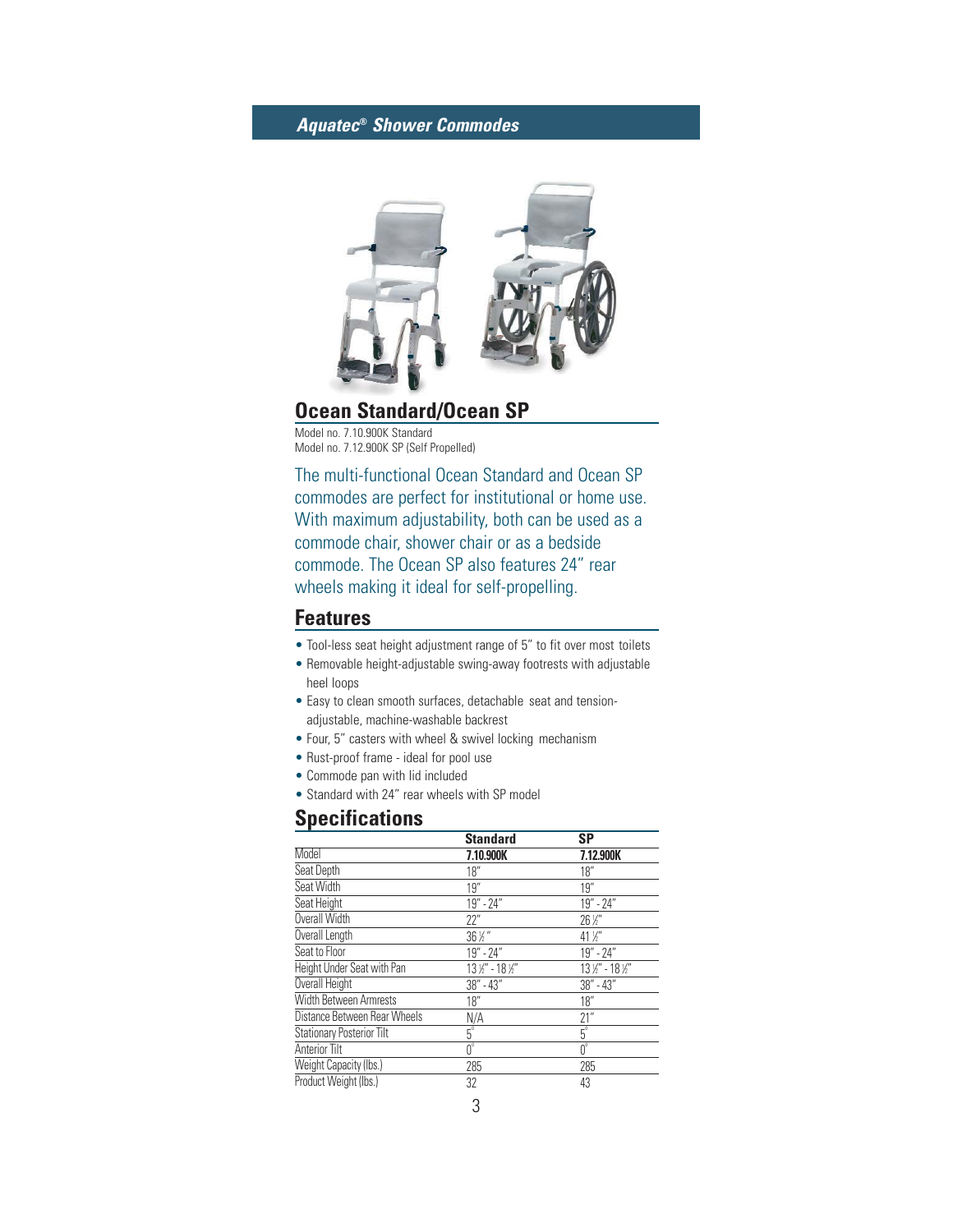



additional space between the armrests

## **Ocean XL**

Model no: 7.13.900K

The multi-functional Ocean XL has all of the great features of the Standard Ocean model with an increased weight capacity of 330 lbs. and 3" of additional space between the armrests for added comfort.

### **Features**

- Sturdy stainless steel frame with increased weight capacity
- Tool-less seat height adjustment range of 5" to fit over most toilets
- Removable height-adjustable swing-away footrests with adjustable heel loops
- Easy to clean smooth surfaces, detachable seat and tensionadjustable, machine-washable backrest
- Four, 5" casters with wheel & swivel locking mechanism
- Rust-proof frame ideal for pool use
- Commode pan with lid included
- Available with 24" self-propelling wheels (part no. 16379)

## **Specifications**

|                                  | <b>Ocean XL</b> |
|----------------------------------|-----------------|
| Model                            | 7.13.900K       |
| Seat Depth                       | 18"             |
| Seat Width                       | 19"             |
| Seat Height                      | $19" - 24"$     |
| Overall Width                    | 25, 26 1/2"     |
| Overall Length                   | 37,42"          |
| Seat to Floor                    | $19" - 24"$     |
| Height Under Seat with Pan       | 13 ½" - 18 ½"   |
| Overall Height                   | $38" - 43"$     |
| Width Between Armrests           | 21"             |
| Distance Between Rear Wheels     | 21"             |
| <b>Stationary Posterior Tilt</b> | $5^\circ$       |
| <b>Anterior Tilt</b>             | $0^{\circ}$     |
| Weight Capacity (Ibs.)           | 330             |
| Product Weight (lbs.)            | 32              |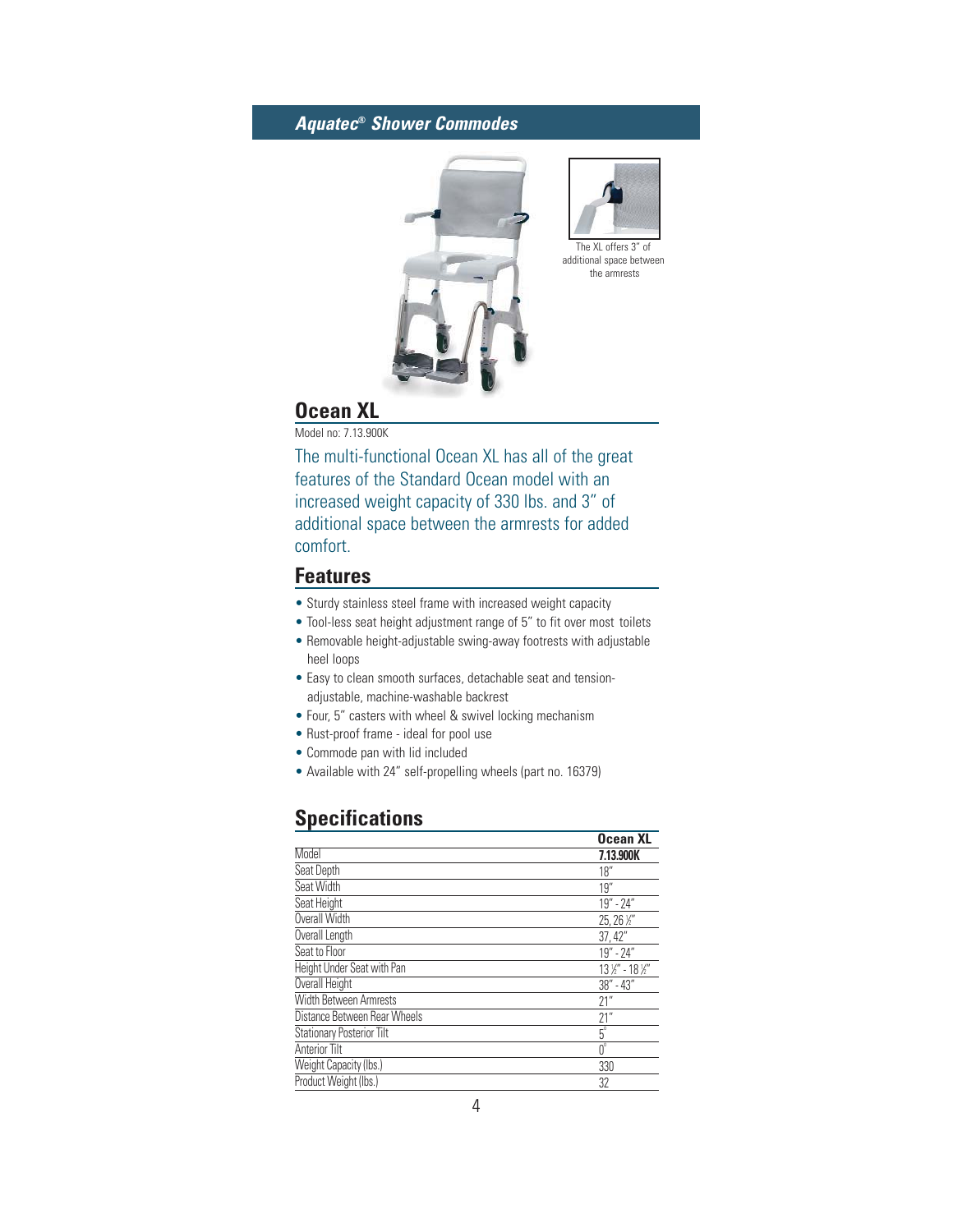

# **Ocean VIP Tilt and Soft Seat**

Model no: 1470793KIT

The Ocean VIP Tilt shower commode offers maximum versatility with a stainless steel frame, various height adjustments and an advanced tilting function.

### **Features**

- $\bullet$  35 $^{\circ}$  posterior tilt
- Capability for multiple adjustments to accommodate the growth of a pediatric client and the changing needs of an adult user
- Easy to clean smooth surfaces, detachable seat and tensionadjustable, machine-washable backrest
- Structured fold-away, angle adjustable footplates with heel loops
- Height and depth adjustable headrest
- Armrest can be mounted in 2 different heights: 8" and 9 %" from the seat
- Soft seat (with hygiene recess), commode pan and pan holder included

## **Specifications**

|                                  | <b>Ocean VIP</b>  |
|----------------------------------|-------------------|
| Model                            | 1470793KIT        |
| Seat Depth                       | 18"               |
| Seat Width                       | $19\,\mathrm{K}$  |
| Seat Height                      | 19 1/2" - 23 1/2" |
| Overall Width                    | $22\%$            |
| Overall Length                   | $41\frac{1}{2}$   |
| Seat to Floor                    | 19 1/2" - 23 1/2" |
| Height Under Seat with Pan       | 13 1/2" - 18 1/2" |
| Overall Height                   | $43" - 47"$       |
| Width Between Armrests           | 18"               |
| Distance Between Rear Wheels     | 28" - 34"         |
| <b>Stationary Posterior Tilt</b> | $5^\circ$         |
| Anterior Tilt                    | $0^{\circ}$       |
| Weight Capacity (Ibs.)           | 330               |
| Product Weight (lbs.)            | 47                |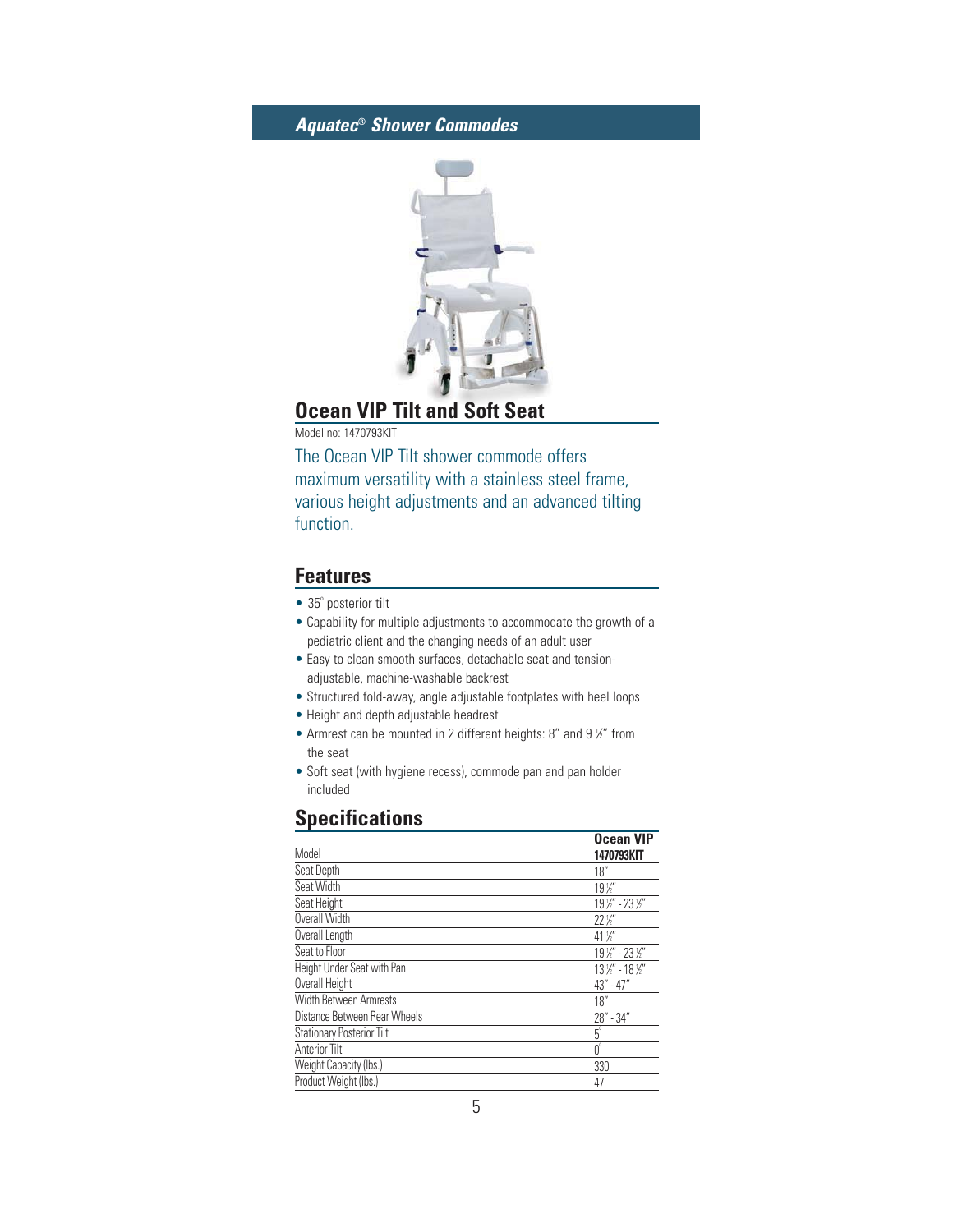## **Aquatec® Shower Commode Accessories**

### **Accessories**



**Sanitary Pan** With grip & lid. Model no. 10230



**Safety Bar** For additional security. Easy assembly. Padded grip. Model No. 10167-10 Available for Ocean Standard, SP & VIP only



**Calf Support** Left or right side. Adjustable in height and angle. Upholstered pad. Model no. 16615 Available for Ocean Standard, SP & XL only



**Frontal Splash Guard** Easily fitted. For soft seat with

hygiene recess. Model no. 16511



#### **Armrest Lock** Locks the armrest in the lower position. Model no. 16597

Available for Ocean Standard, SP, XL only Model no. 1470077 Available for Ocean VIP only



**Soft Seat** With hygiene recess Model no. 16341 Available with Ocean Standard, SP, XL only (shown) Model no.1470075 Available for Ocean VIP only With toileting recess Model no. 16342

Available for Ocean Standard, SP, XL only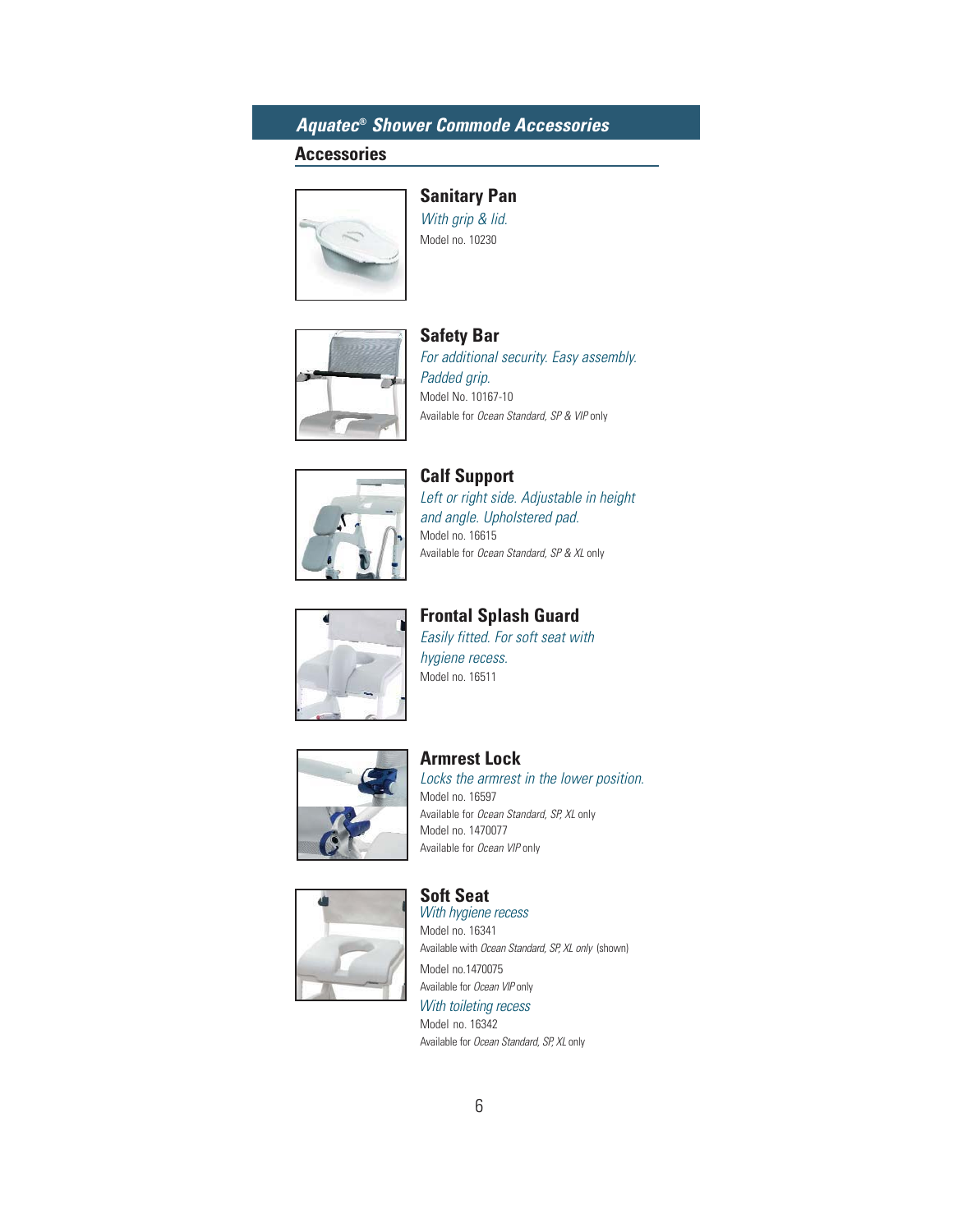## **Aquatec® Commode Accessories & Warranty**

### **Accessories**



### **Amputation Support**

Left or right side. Adjustable in height and angle. Upholstered pad. Model no. 16616 Available for Ocean Standard, SP, XL only



**Insert for Soft Seat** For soft seat with hygiene recess. Model no. 16343



**Anti-Tippers** For additional safety. Model no. 1470833

#### **Warranty**

Aquatec Ocean shower commodes are covered under warranty for a period of two years.